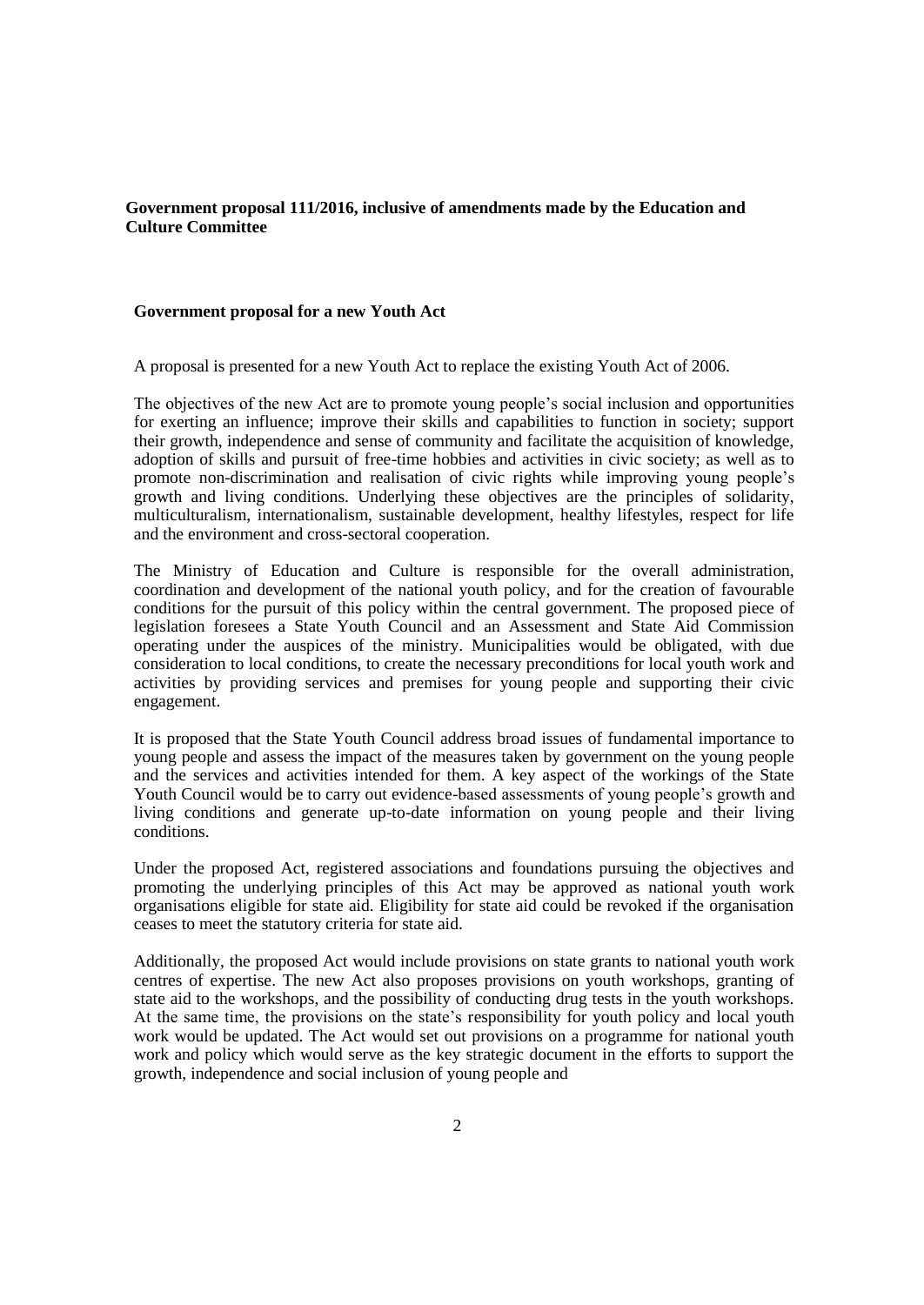improve their growth and living conditions. Additionally, the duties of the youth work organs operating under the auspices of the Ministry of Education and Culture would be reviewed. At the same time, the provisions on the eligibility for state aid of national youth work organisations and the granting of state aid would be updated.

The Act is due to enter into force on 1 January 2017.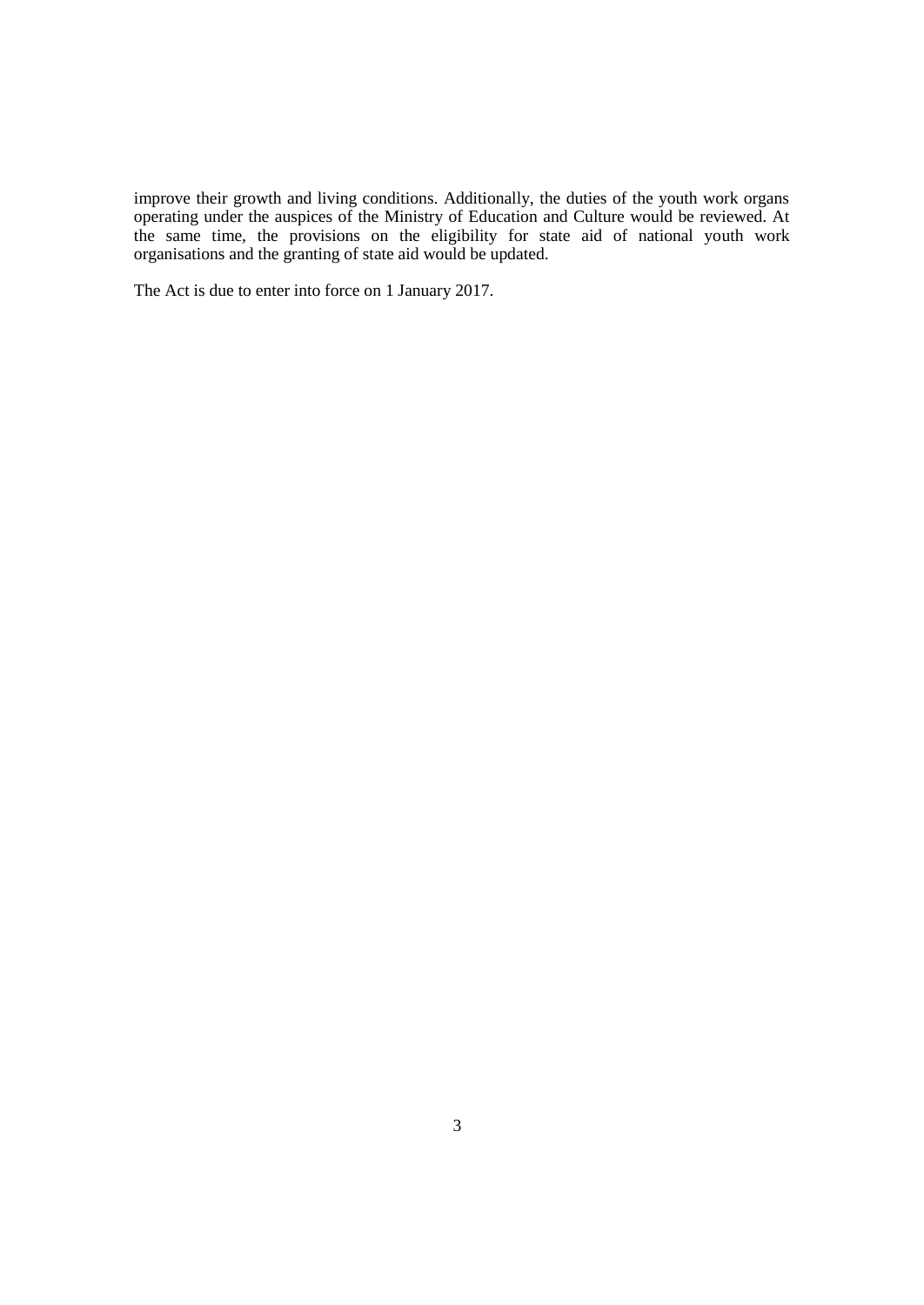# **Youth Act**

## Chapter 1

## **General provisions**

Section 1

## *Scope of application*

This Act sets out provisions on the promotion of youth work and activities, youth policy and the related responsibilities of the central and local government, cooperation as well as state funding.

Aside from the provisions of this Act, the international obligations undertaken by Finland shall apply.

## Section 2

## *Purpose of the Act*

The purpose of this Act is to:

1) promote the social inclusion of young people and provide them with opportunities for exerting an influence and improve their skills and capabilities to function in society;

2) support the growth, independence and sense of community of young people and facilitate the acquisition of knowledge and adoption of skills necessary for this purpose;

3) support young people's free-time pursuits and engagement in civic society;

4) promote non-discrimination and equality among young people and the realisation of their rights; and

5) improve young people's growth and living

conditions. The principles underlying the

purpose of the Act are:

1) solidarity, cultural diversity and internationality;

2) sustainable development, healthy lifestyles, respect for life and the environment; and

3) cross-sectoral cooperation.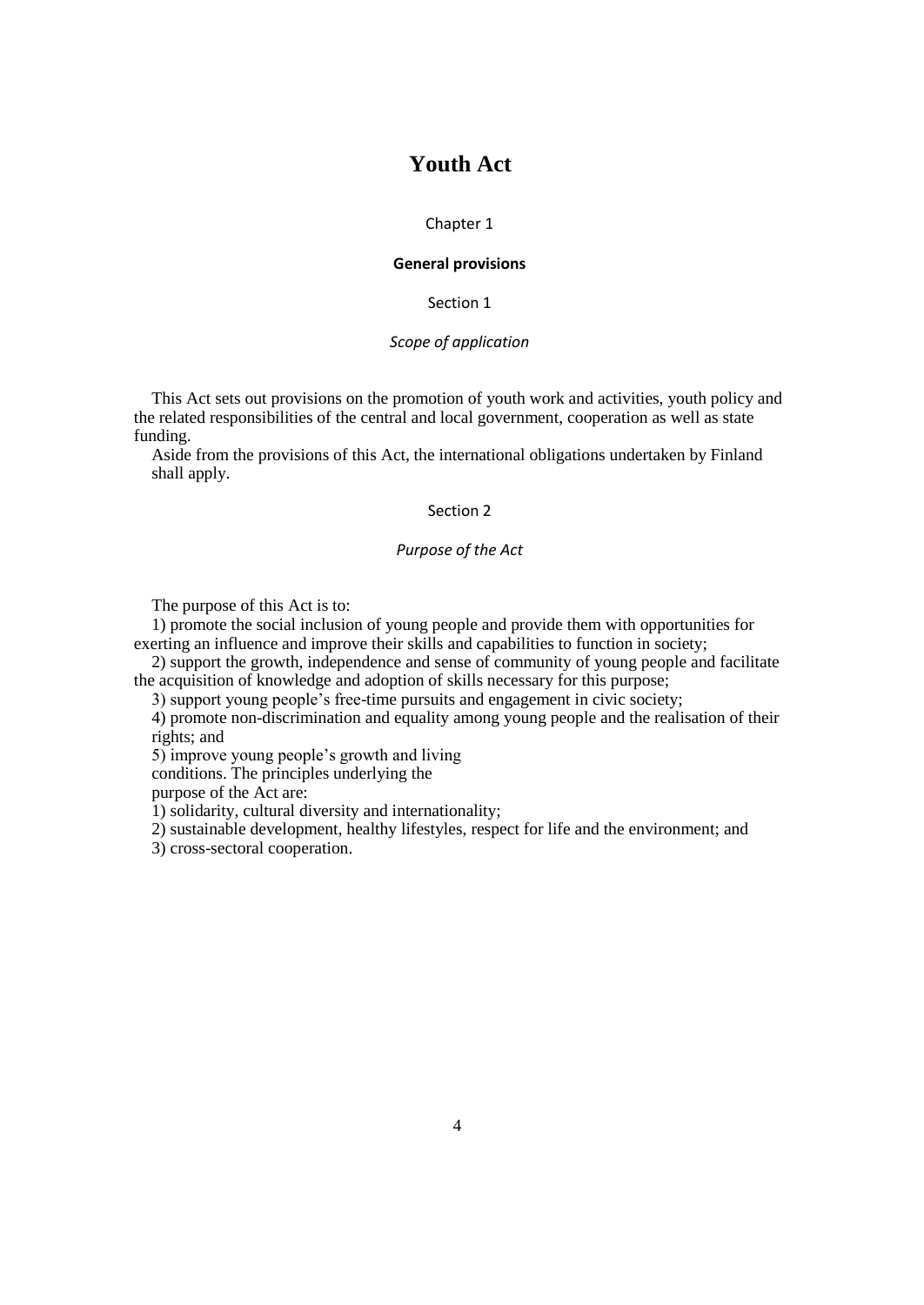## Section 3

## *Definitions*

For the purposes of this Act:

1) *young people* means those under 29 years of age;

2) *youth work* means the efforts to support the growth, independence and social inclusion of young people in society;

3) *youth policy* means coordinated actions to improve young people's growth and living conditions and intergenerational interaction;

4) *youth activities* means activities in which young people engage in voluntarily on their own terms;

5) *national youth organisation* means a registered organisation that pursues the purposes and promotes the underlying principles of this Act and whose operations extend to all parts of the country;

6) *national youth work organisation* means, aside from a national youth organisation, a registered association or foundation providing youth activities or youth-work services that pursues the purposes and promotes the underlying principles of this Act and whose operations extend to all parts of the country;

7) *national youth work centre of expertise* mean an entity that seeks to develop and promote competence and expertise in youth-related issues on a nationwide basis. A centre of expertise may consist of a contract-based consortium of two or more entities.

## Chapter 2

## **National youth work and policy**

## Section 4

## *State's responsibilities*

The Ministry of Education and Culture is responsible for the overall administration, coordination and development of the national youth policy, and for the creation of favourable conditions for the pursuit of the policy in the central government.

Responsibility for local administrative duties in respect of youth work and policy rests with the regional state administrative agencies. Further provisions on these duties shall be issued by government decree.

When performing the duties defined herein, the state shall, as appropriate, engage in cooperation with municipalities, youth organisations, other entities and the young people themselves.

## Section 5

## *National youth work and policy programme*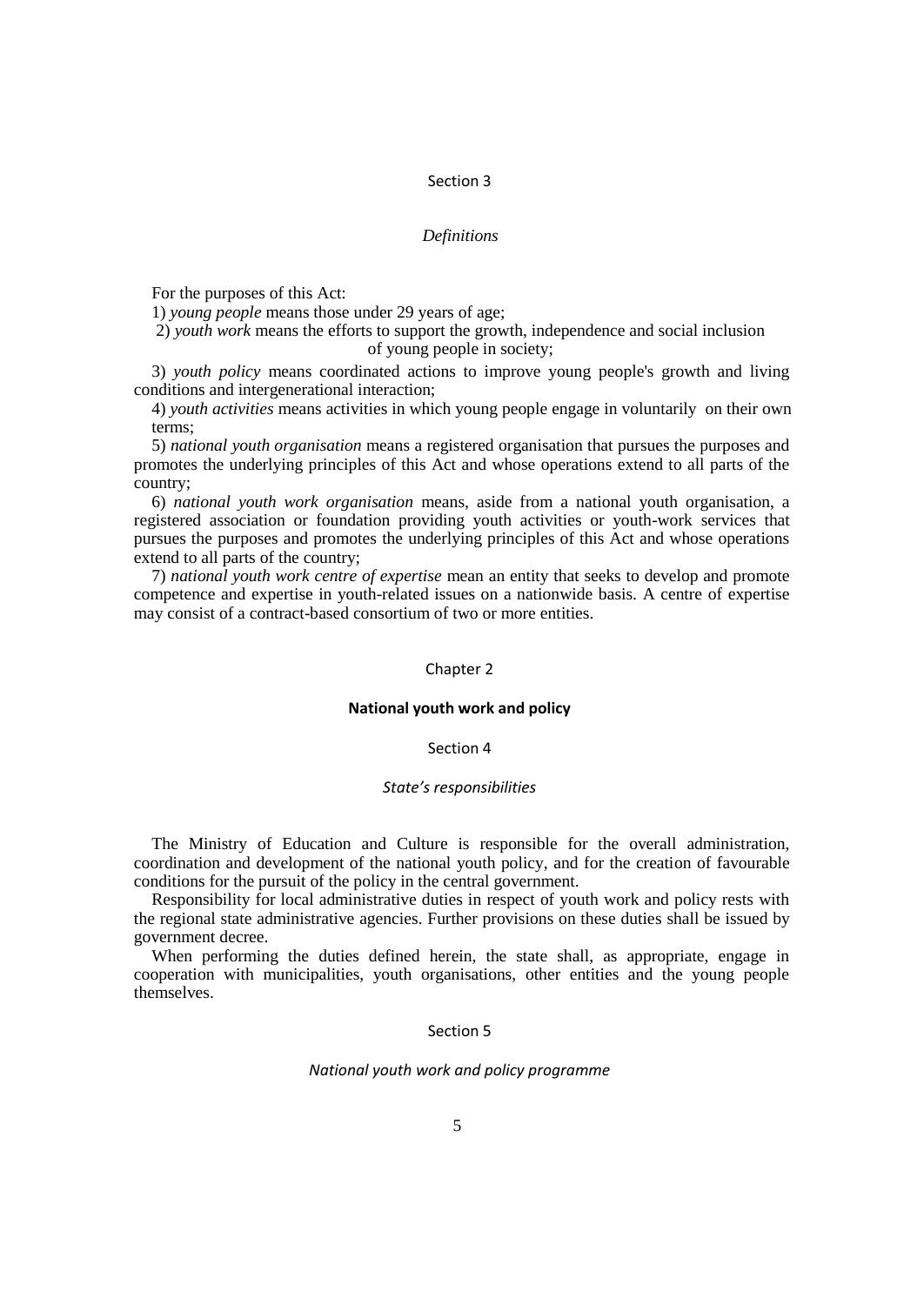The Government shall adopt a national youth work and policy programme every four years.

The programme specifies more detailed objectives for the national youth work and policy and the support to be provided for these efforts. The implementation of the programme will be monitored and the programme revised as appropriate.

The programme is prepared by the Ministry of Education and Culture in consultation with other relevant ministries. Young people and key actors engaged in youth work and policy are to be consulted in the course of preparation.

Further provisions on the content and preparation of the programme may be issued by government decree.

## Section 6

## *State Youth Council*

The Government will appoint a State Youth Council operating under the auspices of the Ministry of Education and Culture.

The State Youth Council is to:

1) address issues of fundamental and far-reaching importance to young people and assess the impact of the measures taken by central government on the young people and the services and activities intended for them;

2) introduce initiatives and proposals to develop youth policy;

3) generate up-to-date data on young people and their living conditions;

4) issue a statement to the Ministry of Education and Culture on the issues to be addressed in the national youth work and policy programme;

5) monitor international developments and cooperation in

this field. The Council may include sub-committees

responsible for the preparation of the issues to be

addressed.

Further provisions on the duties and appointment of the State Youth Council shall be issued by government decree. The composition of the Council shall also be determined by government decree.

## Section 7

### *Assessment and State Aid Commission*

In matters relating to state aid to be granted to national youth work organisations, the Ministry of Education will be assisted by an Assessment and State Aid Commission appointed by the Government. The Commission may appoint sub-commissions from among its members for the preparation of issues.

The Commission is to:

1) issue a statement to the Ministry of Education and Culture on the eligibility to state aid of national youth work organisations and national youth work centres of expertise;

2) make a proposal to the Ministry of Education and Culture on the distribution of state aid to national youth work organisations and national youth work centres of expertise;

3) prepare assessments of the activities of state-subsidised organisations at the request of the Ministry of Education and Culture.

Further provisions on the duties and appointment of the Commission shall be issued by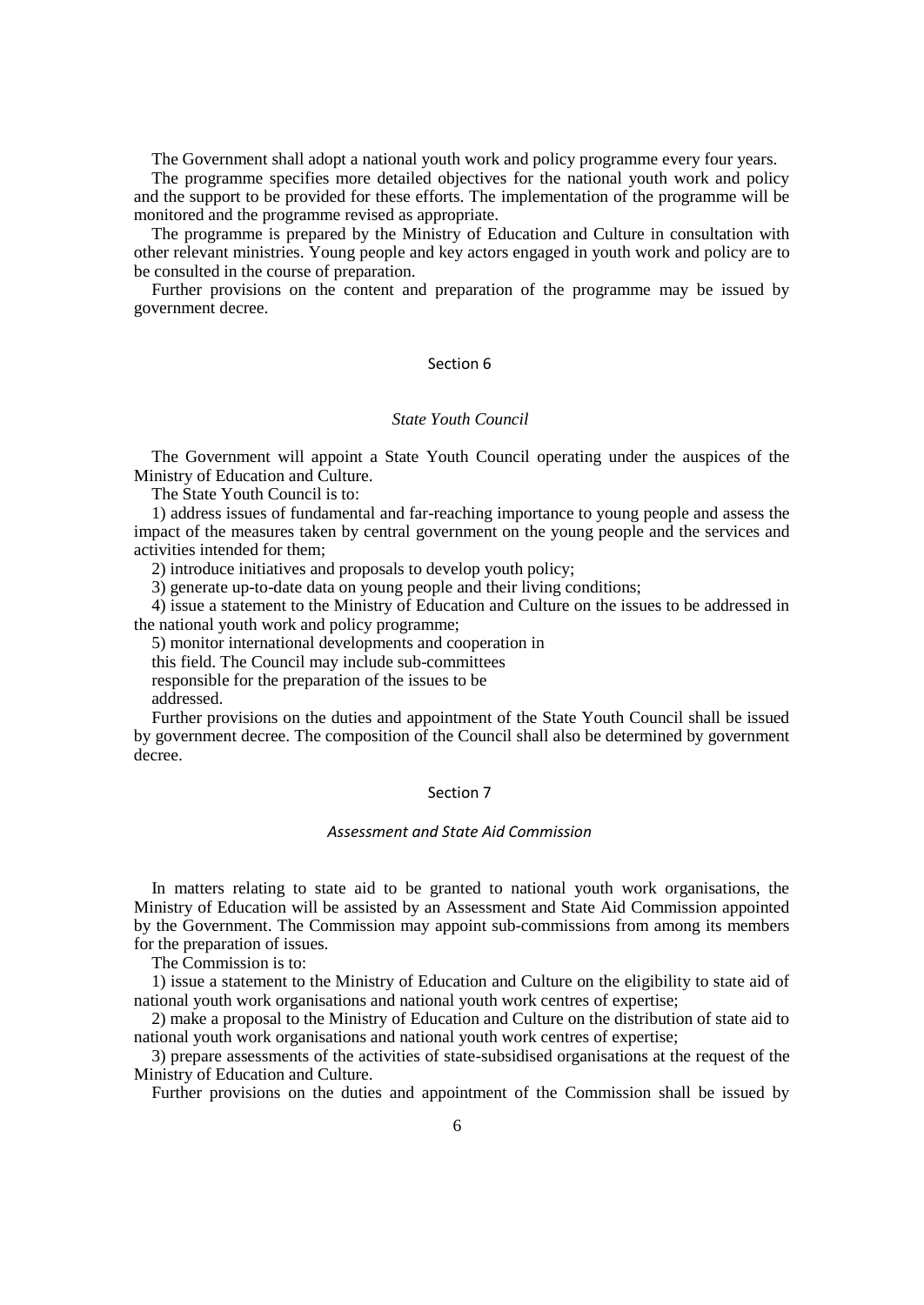government decree. The composition of the Commission shall also be determined by government decree.

## Chapter 3

## **Local youth work and policy and cross-sectoral cooperation**

## Section 8

## *Local government's responsibilities*

The responsibility for youth work and policy rests with the local government. In pursuing the objectives and promoting the underlying principles defined in section 2, local governments are obligated, with due consideration to local conditions, to create the necessary preconditions for local youth work and activities by providing services and premises for young people and supporting their civic engagement.

In performing the duties specified in subsection 1, the local government is required, when necessary, to engage in cooperation with other authorities providing youth services as well as with the young people themselves, their families, youth work organisations, congregations and other parties engaged in youth work.

#### Section 9

#### *Cross-sectoral cooperation*

For the purpose of planning cross-sectoral cooperation between local authorities and developing such cooperation, local governments shall establish a steering and service network or appoint a cooperation team whose activities target all the young people living in the municipality. The network or other cooperation team shall operate in interaction with youth organisations, congregations and other entities providing youth services. Two or more municipalities may have a shared network. The networks will not address issues related to any individual young person.

The network or other equivalent cooperation team is to:

1) gather information on young people's growth and living conditions and assess their situation in the light of this information in support of decision-making;

2) improve the coordination of services intended for young people and promote shared procedures in referring young people to the services while ensuring a smooth exchange of information;

3) promote cooperation in the implementation of youth activities.

#### Section 10

#### *Outreach youth work*

The mission of outreach youth work is to reach young people in need of assistance and provide access to services and other support designed to promote their growth, independence, social inclusion and life management skills as well as to improve access to education and facilitate entry into the labour market. Outreach youth work is based on voluntary participation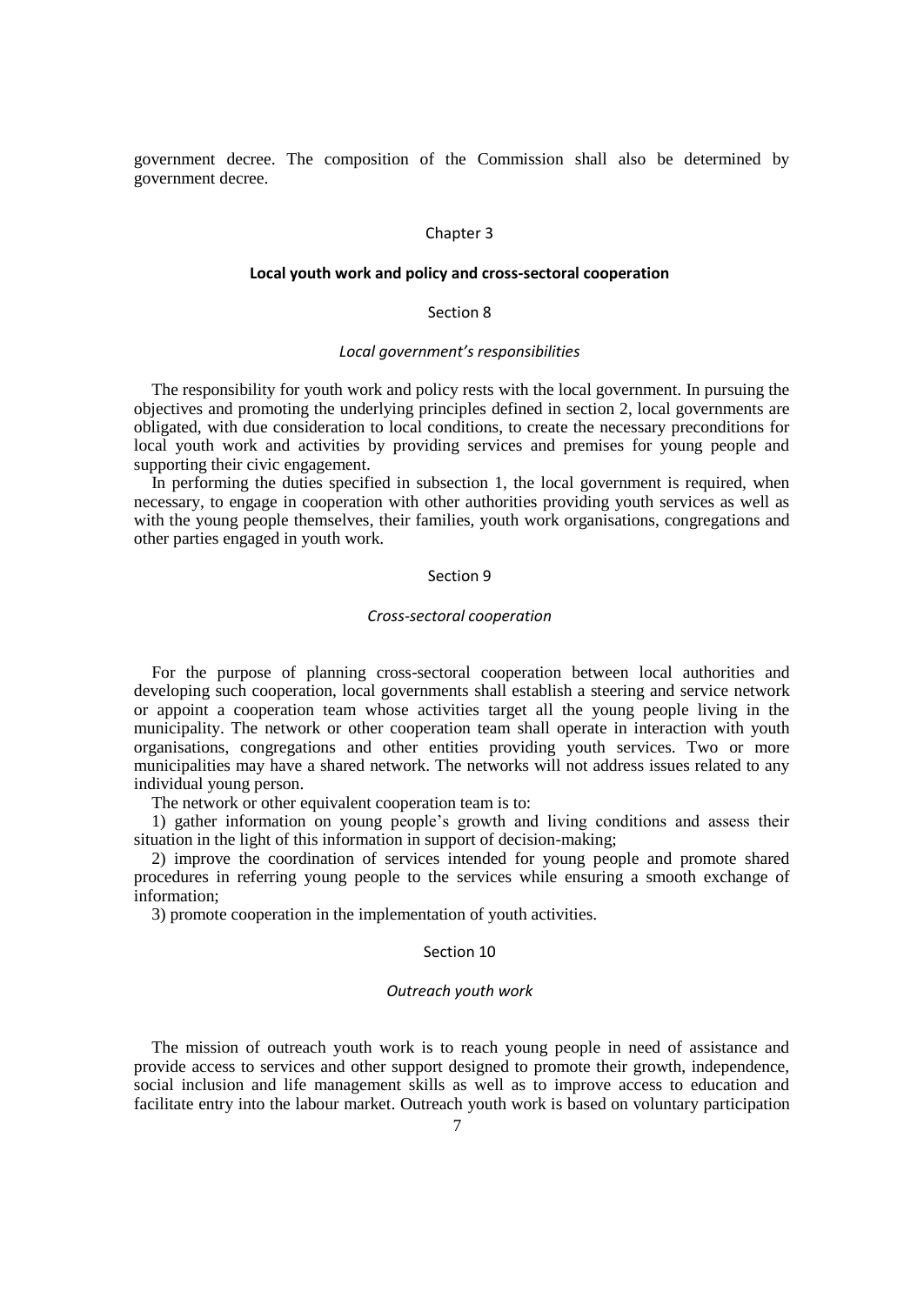by and cooperation with the young person involved.

When the local government engages in outreach youth work, it shall designate a local government official or other person contracted by the local government to assume responsibility for the implementation of outreach youth work. The outreach youth worker shall have adequate training for and experience in working with young people. Outreach youth work may be provided by a single municipality or several municipalities together. The municipality may organise outreach youth work by acquiring the services from an entity providing youth services. If so, the municipality shall ensure that the services are provided in accordance with this Act

Outreach youth work shall primarily be initiated in response to the information provided by the young person him- or herself or his or her own assessment of the need for support. Additionally, outreach youth work may be initiated in response to information provided by other authorities.

#### Section 11

#### *Disclosure of information for outreach youth work purposes*

No information may be disclosed for outreach youth work purposes except with the young person's consent unless otherwise provided in this Act or other laws.

Regardless of non-disclosure provisions, information identifying the young person involved and his or her contact details shall be disclosed to the young person's home municipality for outreach youth work purposes as follows:

1) an education provider shall disclose information on a young person who has completed his or her basic education but who is not pursuing any studies beyond the completed basic education;

2) an education provider shall disclose information on a young person who ceases to participate in vocational education or general upper secondary education;

3) the Defence Forces and the Centre for Non-Military Service shall disclose information on a young person who is exempted from military or non-military service because of lack of fitness or who decides not to complete military or non-military service.

The education or training provider, Defence Forces and the Centre for Non-Military Service may decide not to disclose information on the young person referred to in subsection 2, if they – considering the information available and the young person's situation and his or her need for support in the light of all the relevant circumstances – determine that he or she is not in need of services and other support within the meaning of section 10.

Additionally, an authority other than an authority defined in this section or the Social Insurance Institution of Finland Kela may, regardless of non-disclosure provisions, disclose information identifying the young person involved and his or her contact details, if such an authority or Kela – considering the information available and the young person's situation and his or her need for support in the light of all the relevant circumstances – determine that the young person is in need of immediate support in order to access the services and other support.

If a registered association, foundation or other organisation offering free-time activities determine that a young person is in need of outreach youth services, they may, subject to the express consent of the young person or the consent of the guardian of a minor young person, disclose information identifying the young person and his or her contact details for outreach youth work purposes.

Those disclosing information pursuant to this section shall, in advance and using an appropriate means of communication, notify the young person or the guardian of a minor young person that information on the young person may, in the cases referred to in subsection 2 and 4,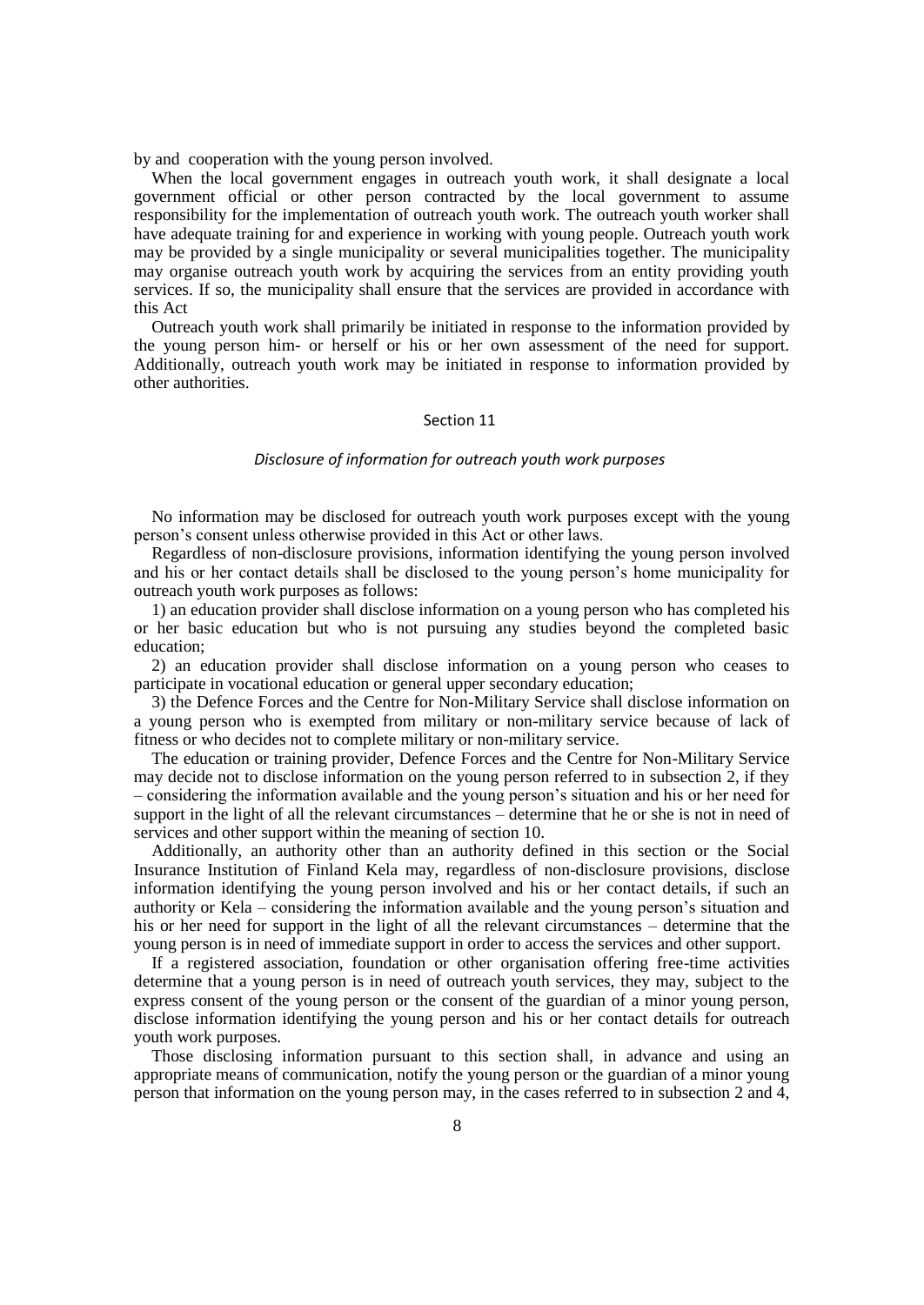be disclosed for outreach youth work purposes.

Provisions on child welfare notices and anticipatory child welfare notices are set out in sections 25 and 25c of the Child Welfare Act (417/2007). Provisions on contacting social services for the purpose of assessing the need for support are set out in section 35 of the Social Welfare Act (1301/2014). If a party required by law to disclose information has contacted an authority comparable to social services, no notification need to be filed with outreach youth work services based on the same information.

## Section 12

## *Processing of information on young people by outreach youth services*

The identifying information and contact details disclosed for outreach youth work purposes may be provided in electronic format. The information obtained in the course of outreach youth work or otherwise may be combined in order to identify the young people in need of support and to carry out the duties of outreach youth services. When the affairs of any individual young person are addressed in the context of outreach youth work, records shall be made of the party disclosing the identifying information and contact details of the young person, any further measures to be taken, the type of information disclosed and the parties to which such information is released. The file controller responsible for the processing and management of the personal information is the local municipality.

Information obtained in the course of outreach youth work may only be disclosed to another authority with the consent of the young person, or if he is she is a minor, with the consent of his or her guardian. However, a minor may make decisions regarding the disclosure of his or her personal information according to their level of maturity. All the information shall be promptly destroyed when no longer necessary for the performance of duties.

A person engaged in outreach youth work may not, without the consent of the young person involved, or if he or she is a minor, without the consent of his or her guardian, disclose to third parties any information that may come to his or her attention in the course of the duties foreseen in this Act regarding the young person's personal circumstances, state of health, benefits received, supportive action or financial position.

## Chapter 4

#### **Youth workshop activities**

## Section 13

## *Youth workshop activities*

The purpose of youth workshop activities is to provide training to improve young people's capabilities to access and complete education and training, enter the open labour market or access some other service needed. The purpose of workshop activities is to improve young people's life management skills as well as promote their growth, independence and social inclusion. Young people acquire these skills and capabilities by working or engaging in rehabilitative activities according to their ability. A personal training plan is prepared for each young individual in the workshop. Youth workshop activities may be organised by the local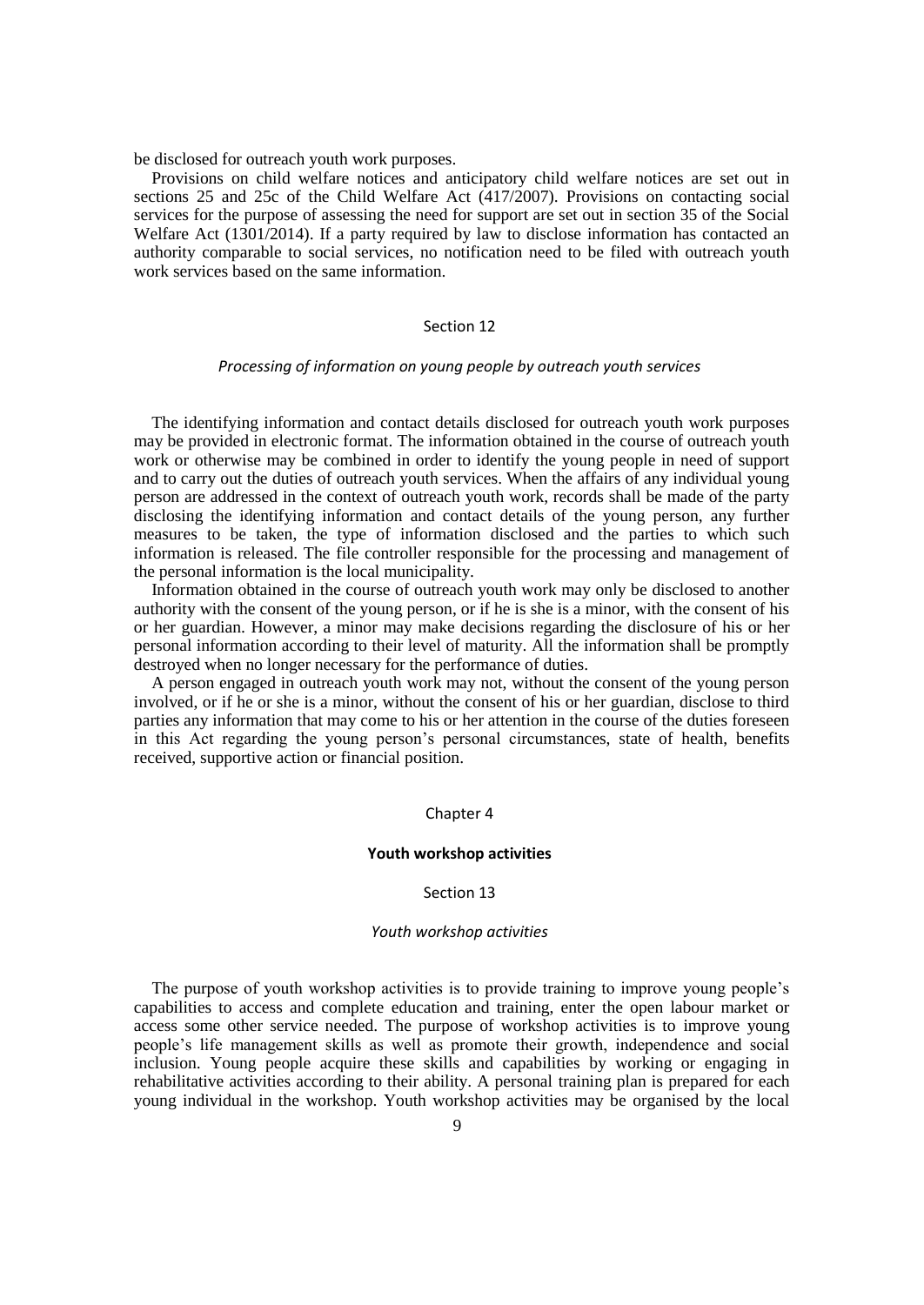municipality or several municipalities together or an entity providing services for young people. Youth workshops shall have expertise in providing individual and work training for young people. Youth workshops shall monitor their own performance.

As a rule, young people are referred to workshops by the authorities or an entity performing a public function. Young people themselves may also seek admission to a workshop. A written contract is made on the training to be provided to a young person referred to the workshop. Information provided in the contract or in the course of the performance of the duties specified in subsection 1 may be processed in the context of youth workshop activities in order to identify the young people involved and to carry out the youth workshop activities. The organiser of youth workshop activities shall identify the tasks involving processing of sensitive information.

## Section 14

## *Processing of information on young people in the context of youth workshop activities*

The organiser of the youth workshop activities is the file controller responsible for the processing of personal information. When the affairs of any individual young person are addressed in the context of youth workshop activities, entries are made in the personal data file of the contract referred to in section 13, the personal training plan, the data obtained as a result of monitoring the training, any further measures to be taken, and the type of information disclosed and the parties to which such information is released. The individuals responsible for the training of young people shall also be entered in the personal data file.

Information is gathered on young people for the purpose of planning training, demonstrating the progress made in the development of skills and capabilities and determining the outcomes of the training received and any need for other services on the part of the young person involved. Such information is obtained from the young person him- or herself, by observing the progress made in training, or from the authorities or other entity performing a public function that referred the young person to the workshop.

Information obtained in the course of youth workshop activities may only be disclosed to another authority or other entity performing a public function with the consent of the young person, or if he or she is a minor, with the consent of his or her guardian. However, a minor may make decisions regarding the disclosure of his or her personal information according to their level of maturity. All the information shall be promptly destroyed when no longer necessary for the workshop activities, but no later than four weeks as of the date of entry of the information in the personal data file.

The organiser of youth workshop activities or an employee of such an organiser may not, without the consent of the young person involved, or if he or she is a minor, without the consent of his or her guardian, disclose to third parties any information that may come to his or her attention in the course of the duties foreseen in this Act regarding the young person's personal circumstances, state of health, benefits received, supportive action or financial position.However, a minor may make decisions regarding the disclosure of his or her personal information according to their level of maturity.

## Section 15

## *Drug testing in connection with youth workshop activities*

The organiser of youth workshop activities may ask a young person to present a certificate of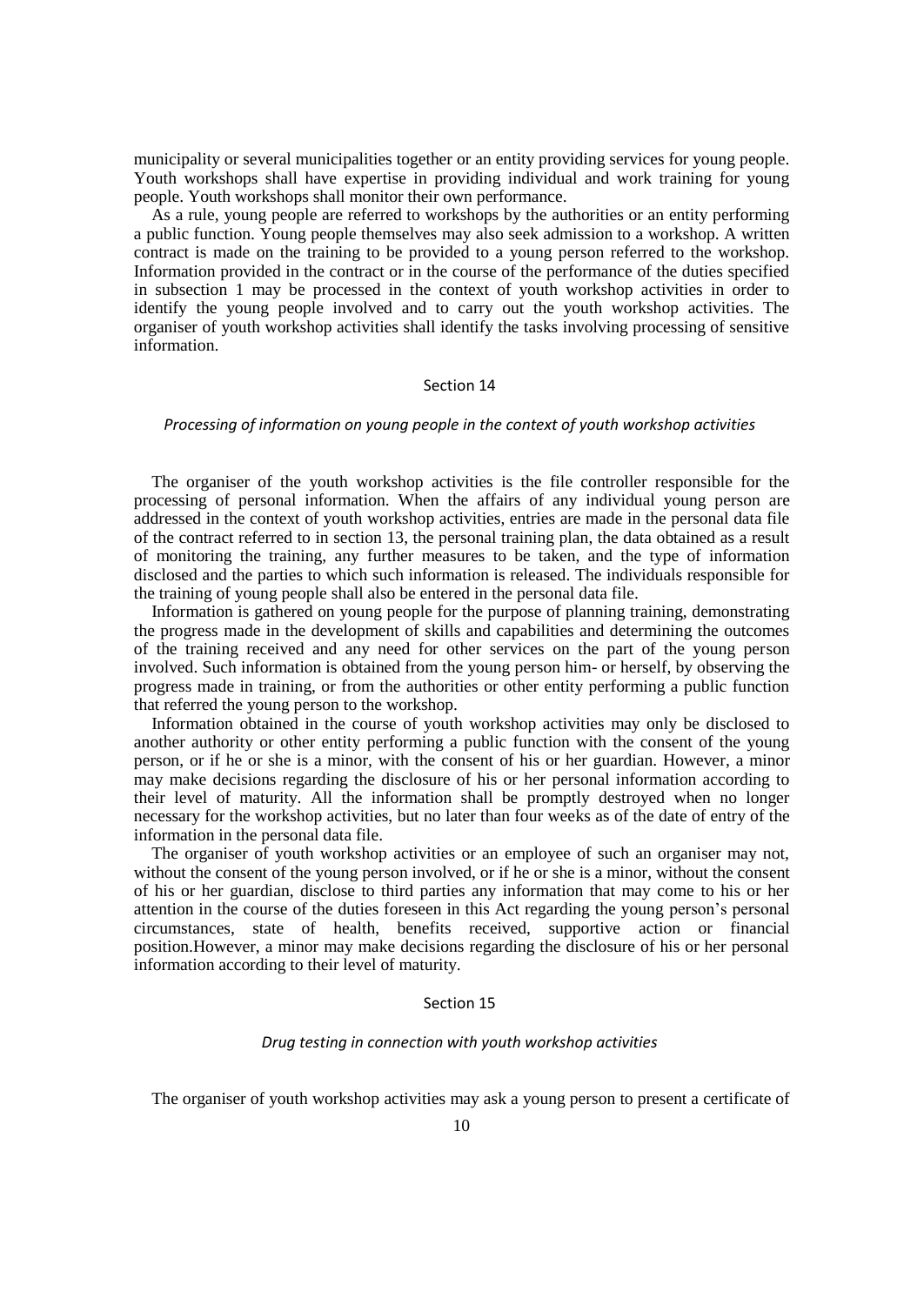a drug test on suspicion that he or she is under the influence of drugs while undergoing training in the workshop or has a drug addiction. A further precondition for testing is that testing is necessary for ascertaining the young person's functional capacity and that he or she performs tasks that require extraordinary precision, reliability, independent judgement or quick reactions and where working under the influence of drugs or while being addicted to drugs:

1) seriously endangers the life and limb of the young person him- or herself or others;

2) seriously compromises road safety;

3) significantly increases the risk of illicit trafficking or distribution of substances referred to in section 3 (1)(5) the Narcotics Act (373/2008).

A drug test certificate means certification by a registered health care professional attesting that the young person has undergone a test to detect the presence or absence of a substance referred to in section 3(1)(5) of the Narcotics Act and an account based on the test whether the young person has used narcotics for purposes other than medical treatment in a way which undermines his/her functional capacity. The certificate shall be presented within a reasonable period of time determined by the organiser of youth workshop activities. A guardian of a minor young person shall be informed of any request for a drug test.

The information obtained as a result of the drug test may only be used for revising the young person's training plan and the contract referred to in section 13. The information obtained as a result of the drug test may only be processed by those who are responsible for the young person's training in the youth workshop or who make the decision on revising the contract. The drug test certificate shall be filed separately from other personal information. If the organiser of youth workshop activities does not receive the requested drug test certificate and a plan is in place to assign the young person to the type of tasks defined in subsection 1, the young person's training plan and the contract referred to in section 13 may be revised.

The organiser of youth workshop activities shall defray the cost of the drug test certificate referred to in this section.

In all other respects, a drug test performed on a young person shall be governed by the provisions of section 19 of the Occupational Health Care Act (1383/2001).

## Chapter 5

## **State funding**

#### Section 16

## *Central government transfers to local government*

Provisions on the central government transfers to local governments for the purposes of this Act are set out in the Act on the Financing of Education and Culture (1705/2009).

#### Section 17

## *Eligibility of national youth work organisations for state aid*

To qualify for state aid, a national youth work organisation shall first be approved as eligible for such aid by the Ministry of Education and Culture.

A youth work organisation pursuing the objectives and promoting the underlying principles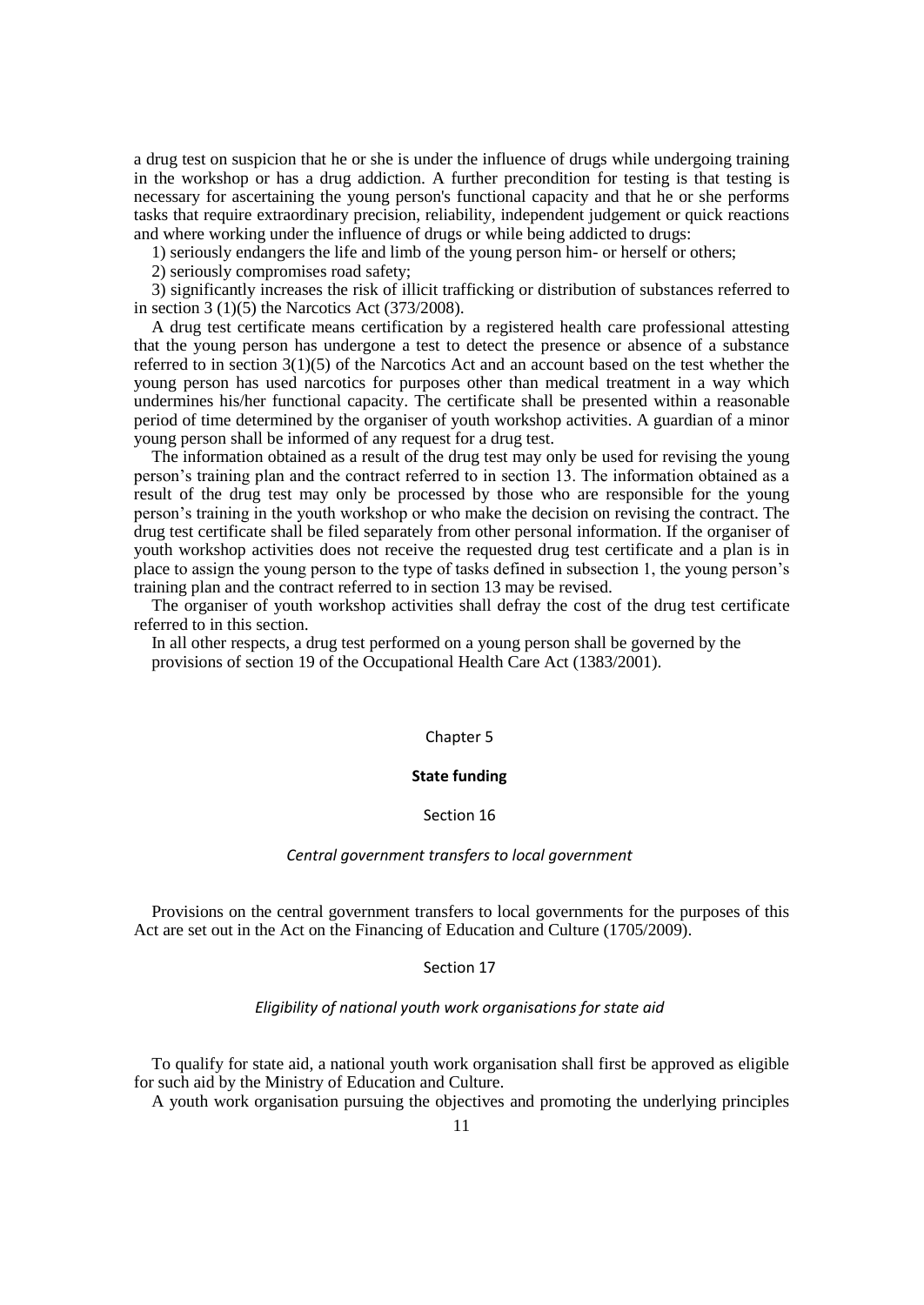defined in section 2 may be accepted as eligible for state aid. When the eligibility of a youth work organisation for state aid is assessed, due consideration shall be given to the nationwide coverage, quality, scope and social impact of its activities as well as the ways in which the organisation promotes non-discrimination, equality and social inclusion among young people.

However, an organisation whose principal mission is to promote studies in a single field of training, study or field of activity is not eligible for state aid. Similarly, an organisation with the primary mission of promoting organisation on a professional or trade union basis is not eligible for state aid.

An organisation in respect of which specific provisions exist regarding state aid, or for which a specific appropriation is allocated in the state budget, is not eligible for state aid under this Act.

Further provisions on the criteria for approval of organisations within the meaning of this section regarding eligibility for state aid and the approval procedures may be issued by government decree.

#### Section 18

## *Granting of state aid to a national youth work organisation*

An appropriation may be included in the annual state budget for funding the activities of a national youth work organisation.

The national youth work organisation may allocate the subsidies received for the activities of its registered regional or local affiliated associations as provided in section 7(2) of the Act on Discretionary Government Transfers.

When the amount of state aid to a youth work organisation is determined, due consideration shall be given to the organisation's management of its finances as well as the nationwide coverage, quality, scope and social impact of its activities. Other considerations in the determination of the amount of state aid include the ways in which the organisation promotes non-discrimination, equality and social inclusion through its activities and otherwise pursues the objectives and promotes the underlying principles set out in section 2. State aid is only granted for not-for-profit activities. Expenses incurred in the course of any business operations or other such activities are not eligible expenses.

Further provisions on the criteria for the granting of state aid pursuant to this section and the procedures to be followed when aid is granted may be issued by government decree.

#### Section 19

## *Granting of state aid to a national youth work centre of expertise*

An appropriation may be included in the annual state budget for funding the activities of national youth work centres of expertise.

The eligibility for state aid of a given centre of expertise is determined by the Ministry of Education and Culture. The precondition for eligibility for state aid is that the centre of expertise develops and promotes basic and special expertise in youth-related issues as well as expert and other services in youth-related fields by generating, compiling, making use of or sharing knowledge and information on young people, youth work or youth policy. Additionally, the centre of expertise shall pursue the objectives and promote the underlying principles defined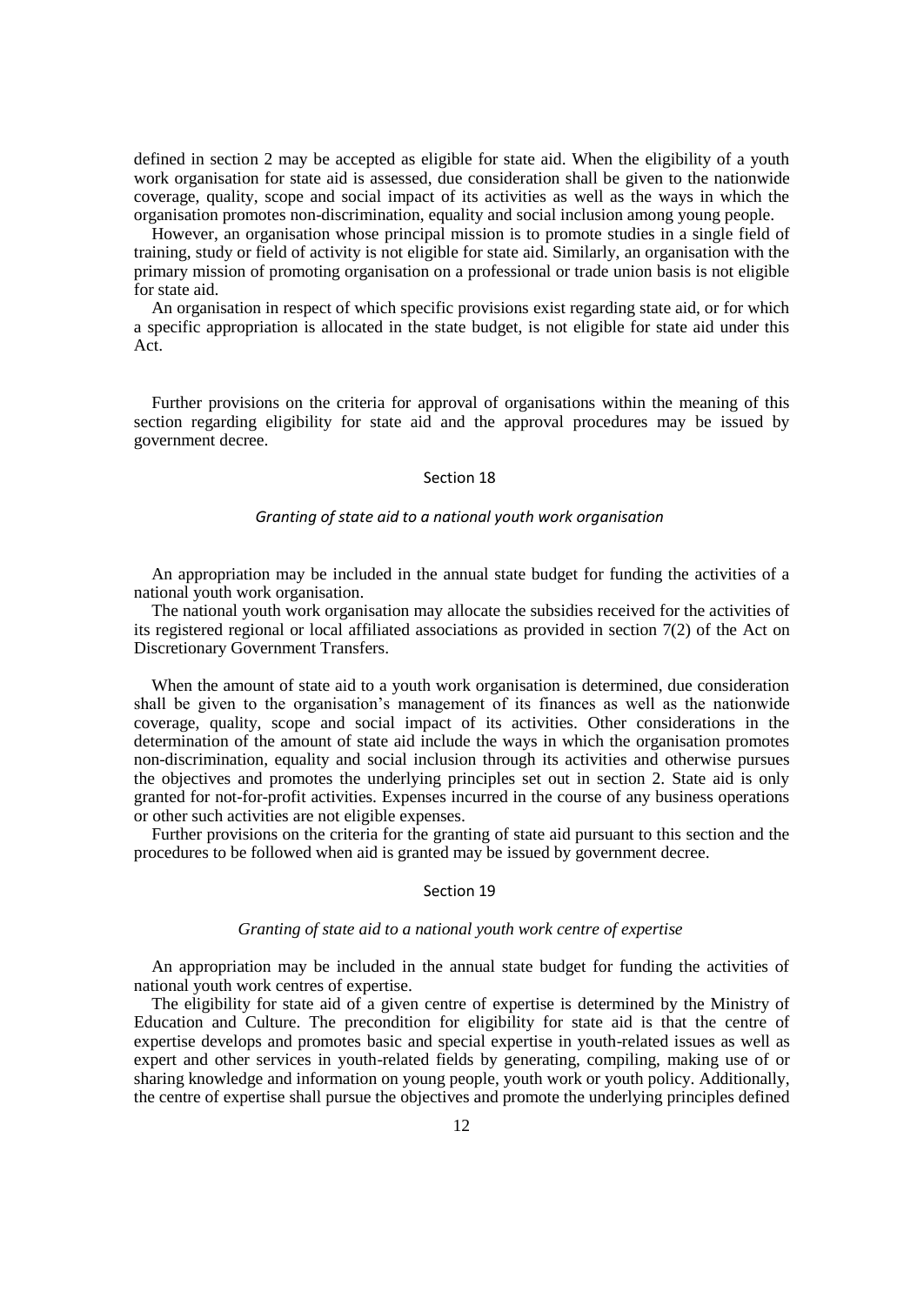#### in section 2.

When eligibility for state aid is assessed, due consideration shall also be given to the centre's management of its finances and its operational resources, its national role in the context of youth work, social impact, programme for national youth work and policy and the existing system and network of centres of expertise. Eligibility for state aid is valid for a fixed period of time.

When the amount of state aid is determined, account shall be taken of the type and standard of the centre's activities and their social impact. State aid is only granted for not-for-profit activities. Expenses incurred in the course of business operations or other such activities are not eligible expenses. Any surplus shall be used for youth work and its further development.

Further provisions on the centres of expertise and their duties, the criteria for eligibility for state aid and the necessary preconditions for receiving state aid may be issued by government decree.

#### Section 20

#### *Granting of state aid to national youth centres*

An appropriation may be included in the annual state budget for funding the activities of national youth centres.

The eligibility of a given national youth centre for state aid is determined by the Ministry of Education and Culture. A necessary precondition for eligibility for state aid is that the youth centre pursues the objectives and promotes the principles set out in section 2 and that the youth centre's main all-around activity is to offer young people guided adventures, nature- or environment-related or cultural or camping activities. At the same time, the youth centre shall seek to promote the international orientation of young people and sustainable development. When eligibility for state aid is determined, due consideration shall be given to the centre's management of its finances and its operational resources, the social impact of its activities and the nationwide system and network of of youth centres.

When the amount of state aid is determined, account shall be taken of the type and standard of the centre's youth work activities and their social impact. State aid is only granted for notfor-profit activities. Expenses incurred in the course of business operations or other such activities are not eligible expenses. Any surplus shall be used for the further development of youth work activities and the maintenance and development of the infrastructure used for youth work activities.

Further provisions on the criteria for eligibility for state aid and the necessary preconditions for receiving state aid may be issued by government decree.

#### Section 21

## *Granting of state aid to youth workshop activities*

An appropriation may be included in the annual state budget for funding the activities of youth workshops.

To qualify for state aid for its activities, a youth workshop shall first be approved as eligible for such aid by the Ministry of Education and Culture. A youth workshop pursuing the objectives and purposes of youth workshop activities as well as the objectives and underlying principles defined in section 2, may be accepted as eligible for state aid. When eligibility for state aid is determined, due consideration shall be given to the workshop's financial and operational resources and the social impact of its activities.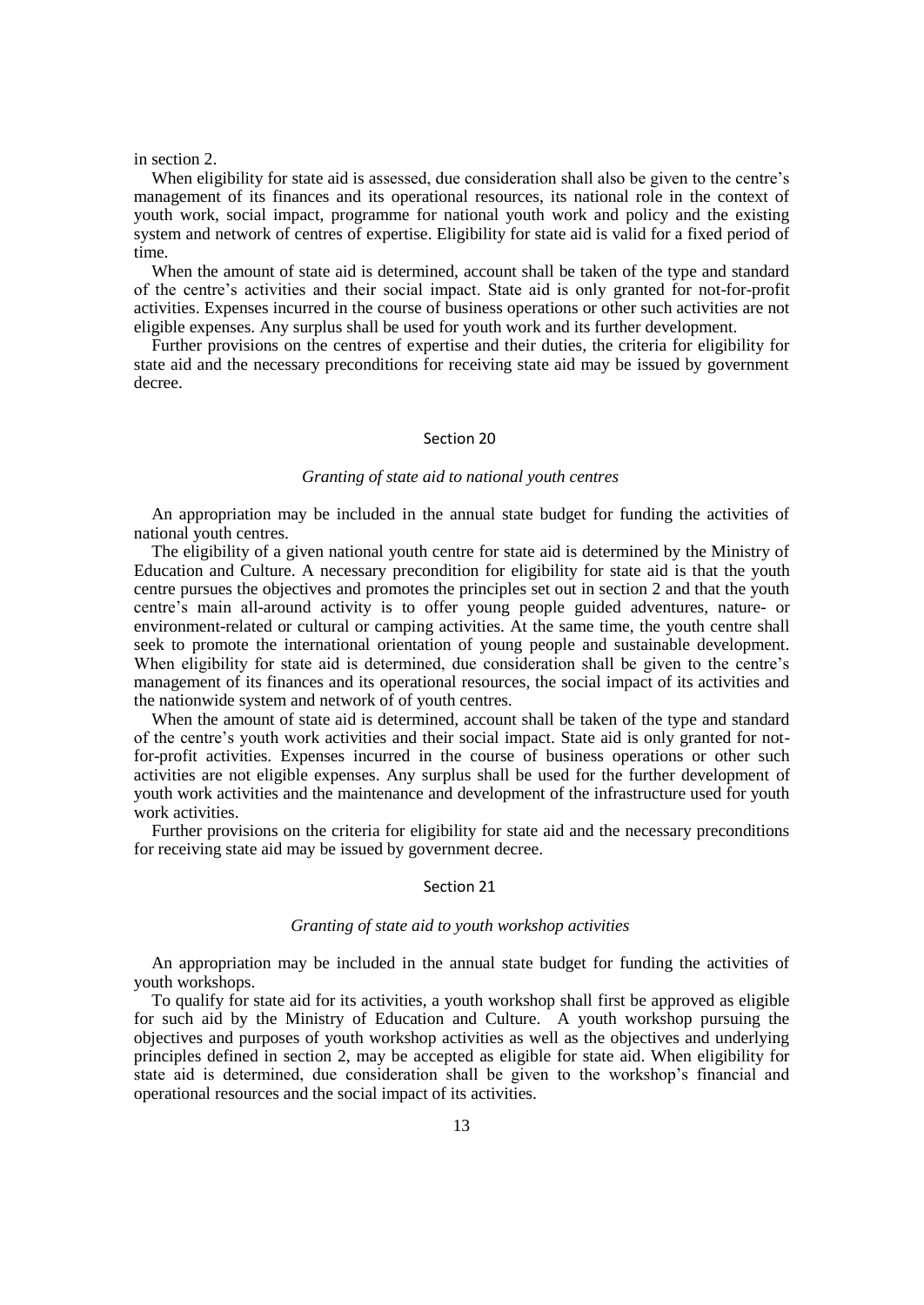When the amount of state aid is determined, account shall be taken of the type and standard of the youth workshop's activities and the ways in which it pursues the objectives and promotes the underlying principles defined in section 2. State aid is only granted for not-for-profit activities. Expenses incurred in the course of business operations or other such activities are not eligible expenses. Any surplus shall be used for the maintenance and further development of youth workshop activities.

Further provisions on the criteria for eligibility for state aid for youth workshop activities and the necessary preconditions for receiving state aid may be issued by government decree.

## Section 22

## *Other government grants*

An appropriation may be included in the annual state budget for research in the field of youth work and youth policy; international youth work and policy cooperation; construction, renovation and fitting-out of youth work facilities; outreach youth work; and the development of youth work activities.

## Section 23

## *Withdrawal of eligibility for state aid*

The Ministry of Education and Culture may withdraw eligibility for state aid in respect of a youth work centre of expertise,

the national youth centre referred to in section 20 and the youth workshop referred to in section 21 if they cease to meet the criteria for state aid pursuant to this Act or any regulations issued hereunder.

The Ministry of Education and Culture may withdraw the approval for eligibility for state aid in respect of an organisation, if its activities, in two consecutive years, fail to meet the criteria for state aid pursuant to this Act or other regulations issued hereunder.

### Chapter 6

## **Miscellaneous provisions**

## Section 24

#### *Participation, consultation and influence*

Provisions on the opportunities to be provided for young people to participate and exert an influence in youth councils or similar youth advocacy groups are set out in section 26 of the Local Government Act (410/2015).

Aside from the provisions of this Act, the local and central government authorities shall offer and organise opportunities for young people to be involved and exert an influence in the processing of issues related to local, regional and nationwide youth work and policies, or otherwise ensure that they are consulted in said contexts. Additionally, young people shall be consulted in matters that affect them.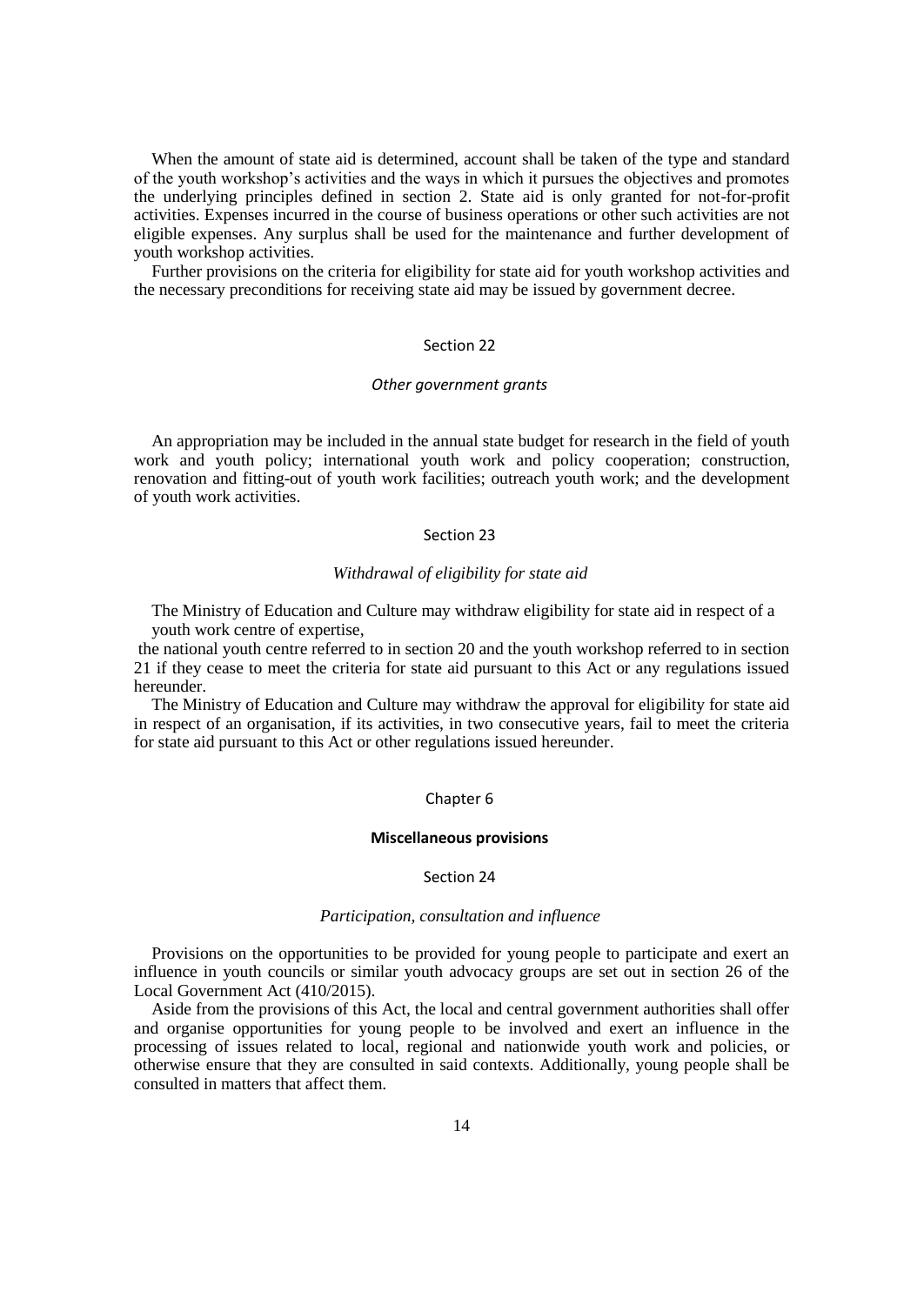## Section 25

## *State aid authority*

For the purposes of this Act, the state aid authority is the Ministry of Education and Culture. The Ministry may allocate funds out of the state budget appropriations to state regional administrative agencies for distribution as state aid.

## Section 26

## *Financing of the central government transfers and state aid*

The central government transfers and state aid pursuant to this Act are to be financed primarily from earnings from betting, pools and lotteries.

### Section 27

## *Appeal*

A request for a review of the decision of the Ministry of Education and Culture may be filed as provided in the Administrative Procedure Act (343/2003).

A decision on the request for review may be appealed to the administrative Court as provided in the Administrative Judicial Procedure Act (586/1996).

A decision of the administrative court regarding withdrawal of eligibility for state aid referred to in section 23 may be appealed as provided in the Administrative Judicial Procedure Act. Other decisions of administrative courts are only appealable subject to leave to appeal issued by the Supreme Administrative Court.

## Section 28

## *Discretionary right of disclosure*

Any non-disclosure obligation notwithstanding, any party performing duties pursuant to this Act is entitled to disclose to the police information necessary for the purpose of assessing any threat to life and limb and preventing any acts of threat if they become aware of circumstances suggesting that a person may be at risk of being exposed to violence.

## Chapter 7

## **Entry into force**

#### Section 29

## *Entry into force*